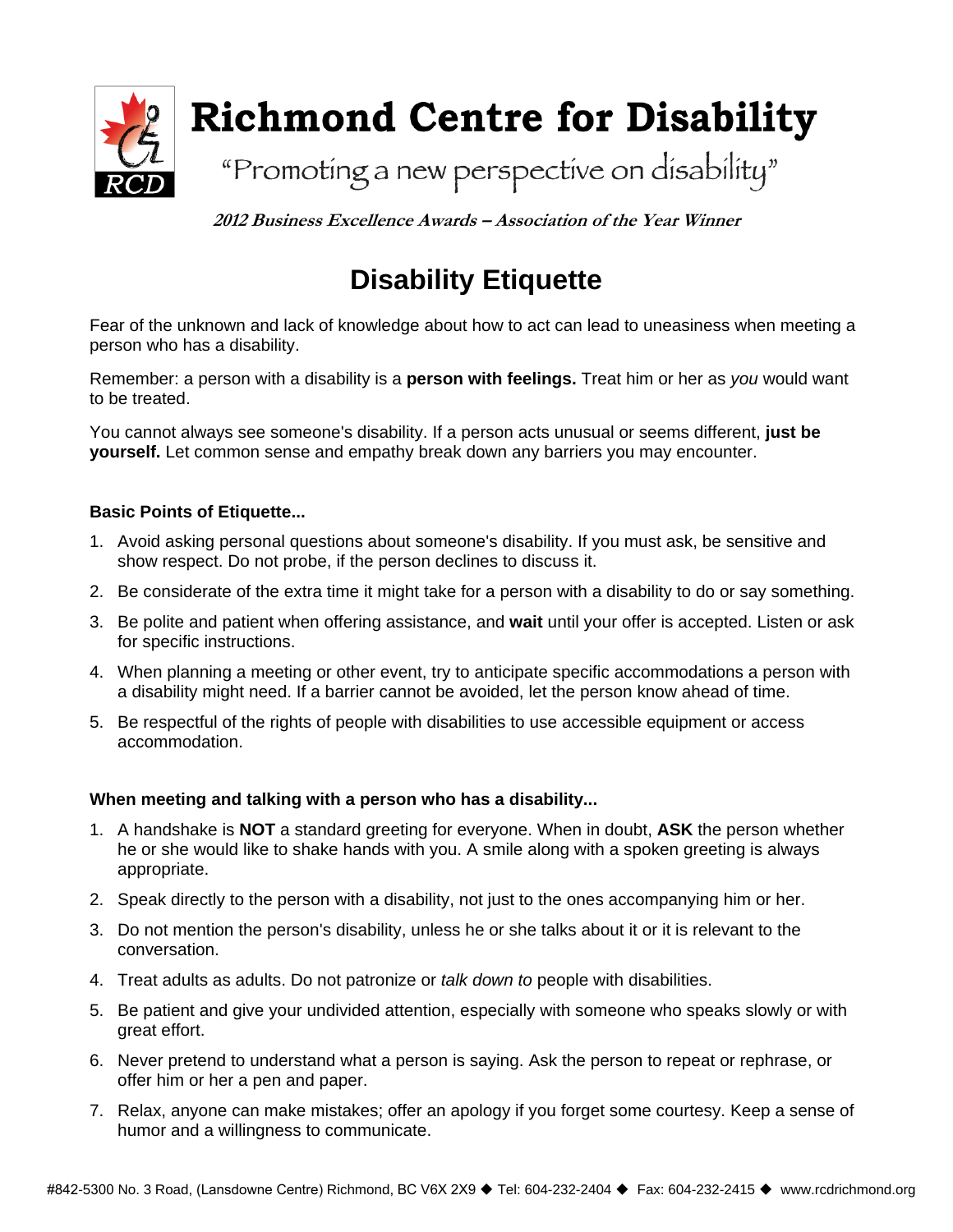### **When you are with a person who uses a wheelchair...**

- 1. Do not push, lean on, or hold onto a person's wheelchair unless the person asks you to. The wheelchair is part of his or her personal space.
- 2. Try to put yourself at eye level when talking with someone in a wheelchair. Sit or kneel in front of the person.
- 3. Rearrange furniture or objects to accommodate a wheelchair before the person arrives.
- 4. Offer to tell where accessible washrooms, telephones, and water fountains are located.
- 5. When giving directions to a person in a wheelchair, consider distance, weather conditions, and physical obstacles (curbs, stairs, steep hills, etc.).

### **Talking with a person who is deaf or uses a hearing aid...**

- 1. Let the person take the lead in establishing the communication mode, such as lip-reading, sign language, or writing notes.
- 2. Talk directly to the person, even when a sign language interpreter is present.
- 3. If the person lip-reads, face him or her directly, speak clearly and with a moderate pace.
- 4. Do not position yourself in front of a window or harsh light or the person who is deaf or hard of hearing will have difficulty seeing you.
- 5. With some people, it may help to simplify your sentences and use more facial expressions and body language.

### **Interacting with a person who is blind or has a disability that affects sight or vision...**

- 1. When greeting the person, identify yourself and introduce others who may be present.
- 2. Do not leave the person without excusing yourself first.
- 3. When asked to guide someone with a sight disability, never push or pull the person. Allow him or her to take your arm, and walk slightly ahead. Point out doors, stairs, or curbs, as you approach them.
- 4. As you enter a room with the person, describe the layout and location of furniture, etc.
- 5. Be specific when describing the location of objects. *(Example: "There is a chair three feet from you at eleven o'clock.")*
- 6. Do not pet or distract a guide dog. The dog is responsible for its owner's safety and is always working when the harness is on. It is not a pet.

#### **When meeting someone with a disability that affects learning, intelligence, or brain function...**

- 1. Keep your communication simple. Rephrase comments or questions for better clarity.
- 2. Stay focused on the person as he or she responds to you.
- 3. Give one piece of information at a time.
- 4. Allow the person time to tell or show you what he or she wants.

#### **When meeting a person with a disability that affects speech...**

- 1. Pay attention, be patient, and wait for the person to complete a word or thought. Do not finish it for the person.
- 2. Ask the person to repeat what is said, if you do not understand. Tell the person what you heard and see if it is close to what he or she is saying.